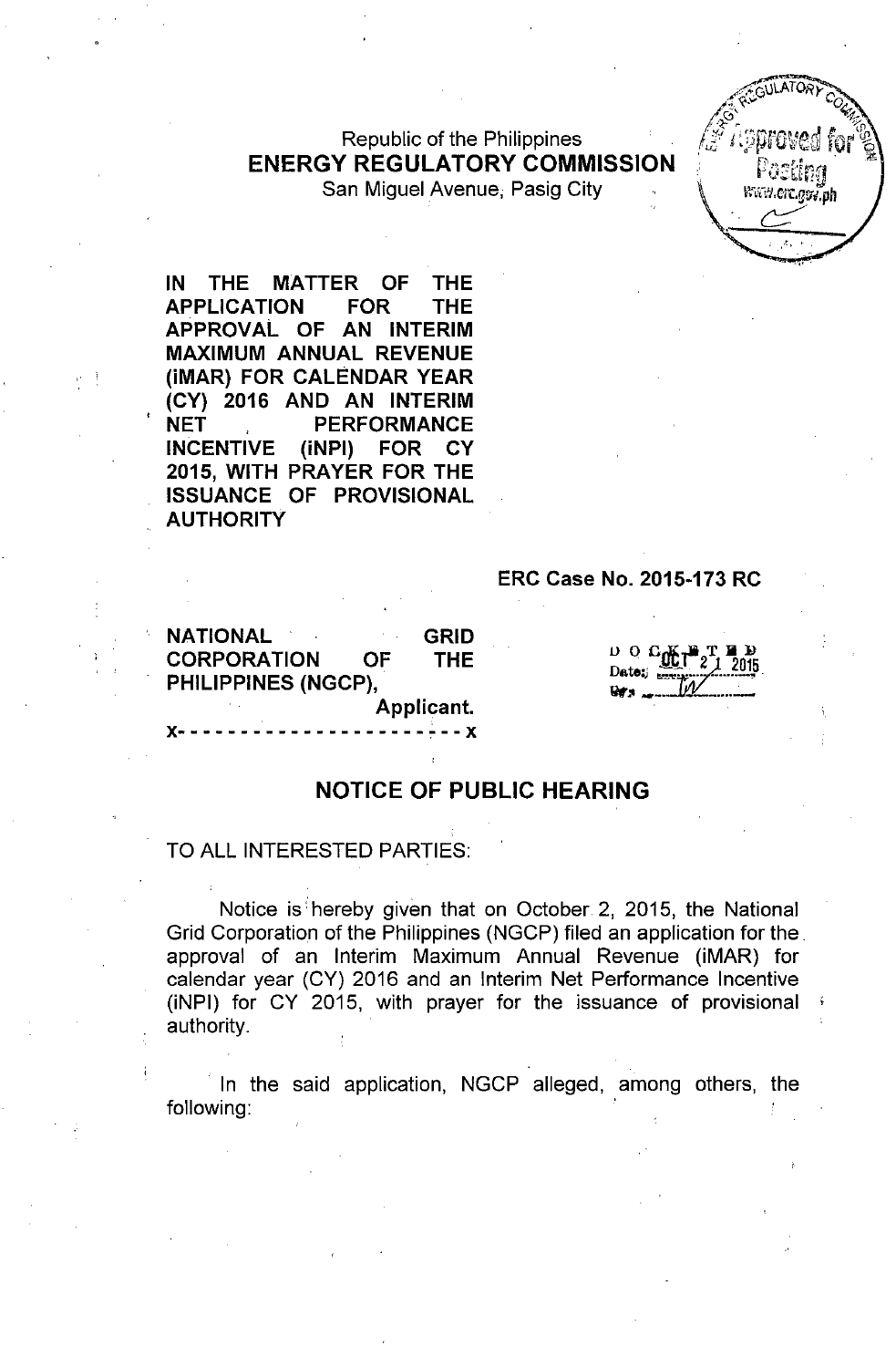## **ERC CASE NO. 2015-173 RC NOTICE OF PUBLIC HEARING/October 12, 2015 Page 2 of 10**

## **The Applicant**

- 1. NGCP is a corporation created and existing under the laws of the Philippines, with principal office address at NGCP Building, Quezon Avenue corner B.I.R. Road, Diliman, Quezon City. It is the concessionaire which assumed the power transmission functions of the National Transmission Corporation (TRANSCO) pursuant to Republic Act No. 9136, otherwise known as the *"Electric Power Industry Reform Act* of *2001"* (EPIRA);
- 2. Pursuant to Republic Act No. 9511<sup>1</sup>, NGCP was granted the franchise to operate, manage and maintain, and in connection therewith, to engage in the business of conveying or transmitting electricity through high voltage back-bone system of interconnected transmission lines, substations and related facilities, system operations and other activities that are necessary to support the safe and reliable operation of the transmission system $^{\mathsf{2}}$  and is authorized to charge its customers at the rates approved by the Commission;

## **Nature of the Application**

- 3. This Application is filed pursuant to Section 19 of the EPIRA in relation to Paragraph (f), Section 43 of the same law in order to recover the reasonable costs necessary to provide transmission services, and essential to sustain its full operational strength;
- 4. Article VII of the Rules for Setting Transmission Wheeling Rates (RTWR) provides that prior to each Regulatory Period, a Regulatory Reset Process shall be undertaken in respect of the price and control arrangements that are applicable for that Regulatory Period;
- 5. Pursuant to Article VII of the RTWR, series of public consultations on NGCP's Issues Paper were held in the Cities of Davao, Cebu and Pasig on 7, 14 and 20 August

<sup>2</sup> Id, Section 1

<sup>1</sup> An Act Granting the National Grid Corporation of the Philippines a Franchise to Engage in the Business of Conveying or Transmitting Electricity Through High Voltage Back-bone System or Interconnected Transmission Lines, Substations and Related Facilities, and For Other Purposes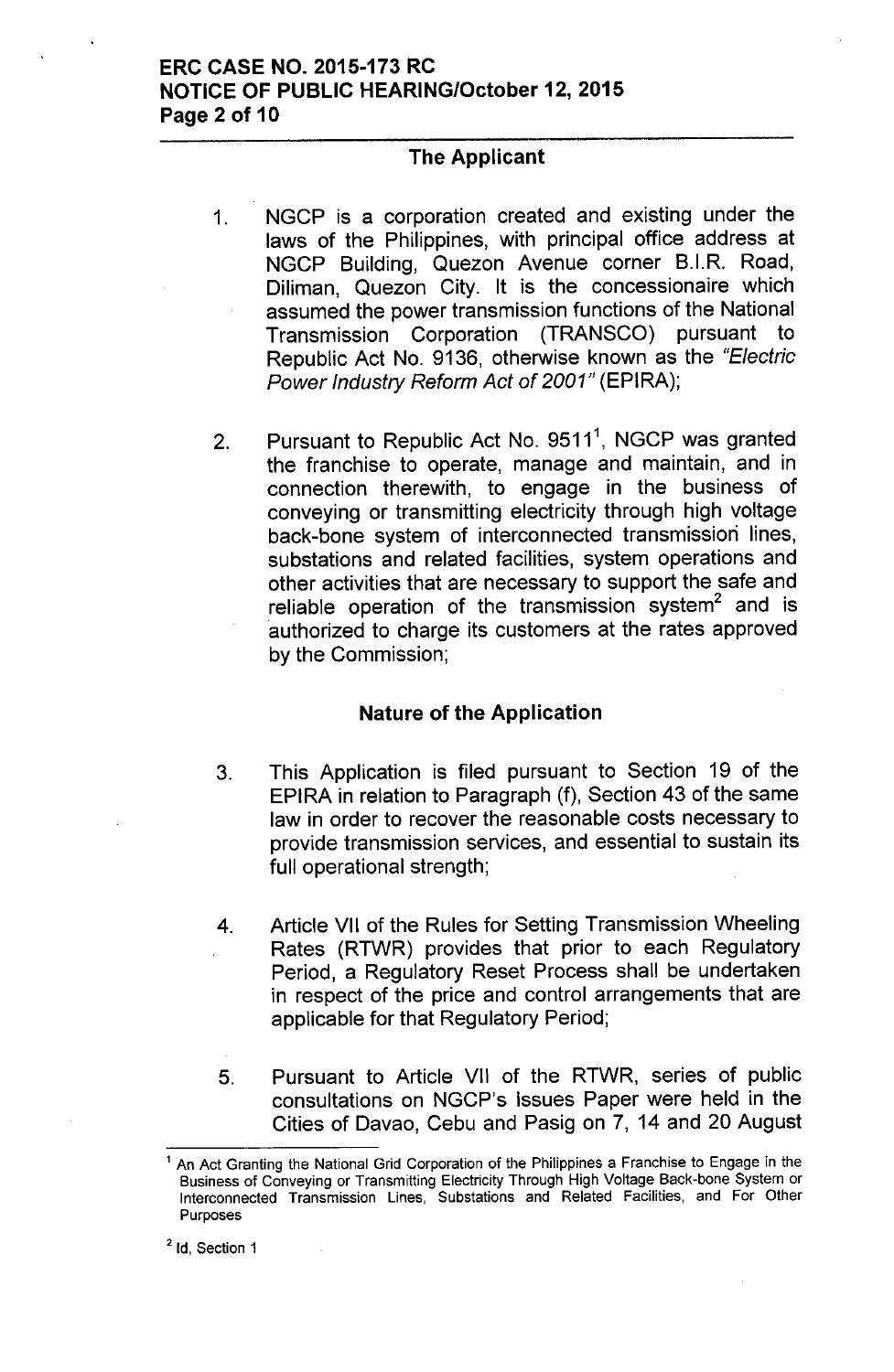## **ERC CASE NO. 2015-173 RC NOTICE OF PUBLIC HEARING/October 12,2015 Page 3 of 10**

.2014, respectively. Pending the completion of NGCP's reset process for the Fourth Regulatory Period  $(4<sup>th</sup> RP)$ , NGCP seeks for the approval of the following to be implemented in the Luzon, Visayas and Mindanao customer segments:

- a.  $iMAR<sub>2016</sub>;$  and
- $b.$  iNP $l_{2015}$ .

#### **Discussion**

6. **Formula.** NGCP computed the iMAR<sub>2016</sub> based on the following formula:

 $iMAR<sub>2016</sub>$  = Effective Rate<sub>2015</sub> x Forecast Demand<sub>2016</sub>

This is the same formula approved for NGCP's predecessor, TRANSCO, in the computation of the Maximum Annual Revenue (MAR) for CY 2003 where the Commission used the approved unbundled tariff in ERC Case No. 2001-901 RC and the forecast demand for CY 2003;

- 6.1. **Effective Rate<sub>2015</sub>.** This is the average rate translation for the  $MAR<sub>2015</sub>$  based on the Order dated December 18, 2014 in ERC Case No. 2014- 155 RC and the demand for 2015<sup>3</sup> (*Demand<sub>2015</sub>*)
- 6.2. The values and the resulting *Effective Rate<sub>2015</sub>* are as follows:

| <b>Particulars</b>                       |            |
|------------------------------------------|------------|
| $\mid$ MAR $_{2015}$ in PhPMn            | 43,078.95  |
| Demand <sub>2015</sub> , in MW-month     | 137,846.18 |
| Effective Rate $_{2015}$ , in PhP/kW-mo. | 312.51     |

<sup>3</sup> Actual data for January to July 2015 and Forecast data for August to December 2015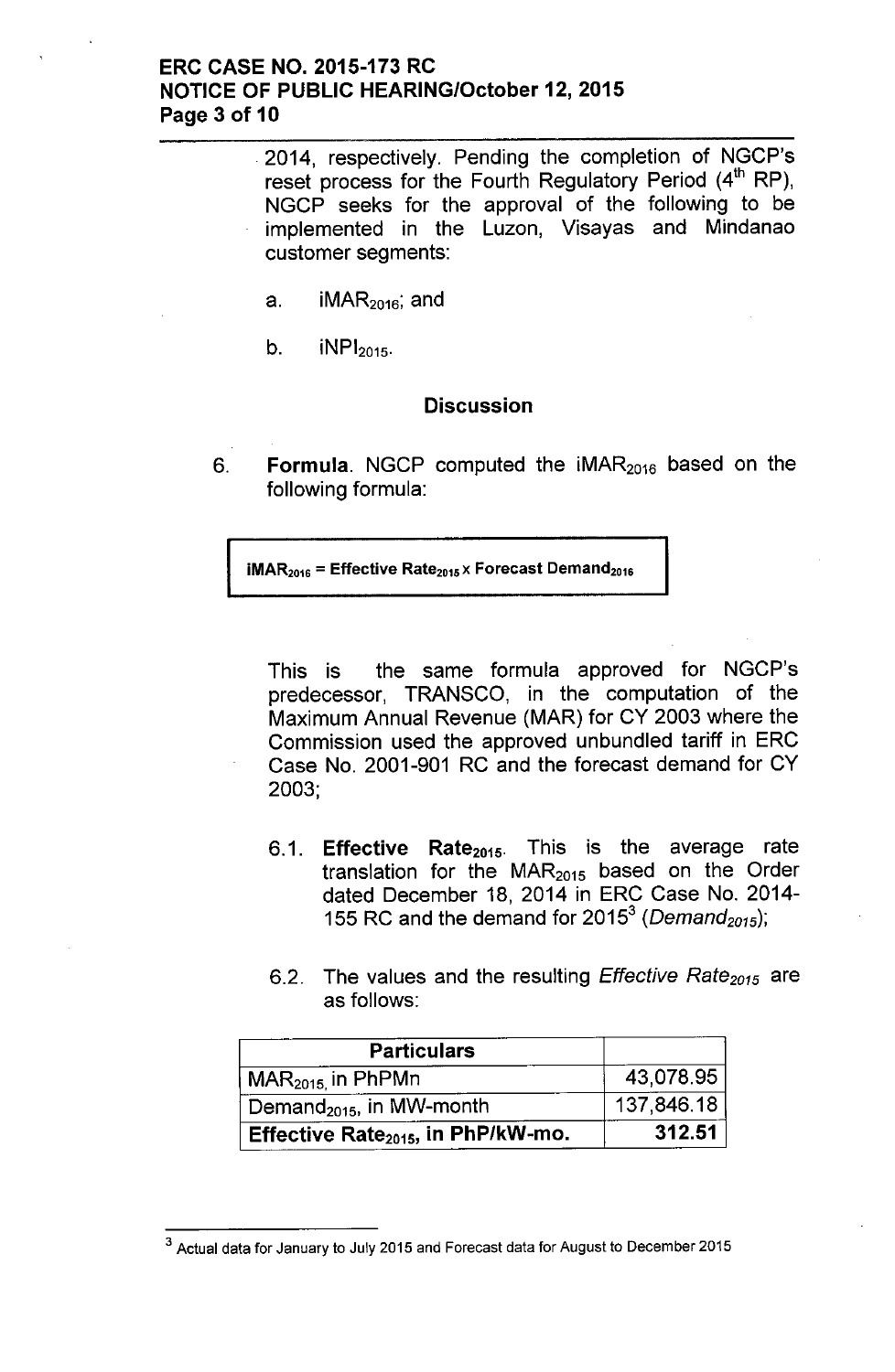## ERC CASE NO. 2015-173 RC NOTICE OF PUBLIC HEARING/October 12, 2015 Page 4 of 10

- 6.3. **Forecast Demand**<sub>2016</sub>. This is based on the bistorical power consumption profile and the historical power consumption profile and planning data submissions of customers pursuant to the Philippine Grid Code (PGC);
- 6.4. Following the formula, NGCP computed the  $iMAR<sub>2016</sub>$  and arrived at the following values:

| <b>Particulars</b>                             |            |
|------------------------------------------------|------------|
| Effective Rate <sub>2015</sub> , in P/kW-month | 312.51     |
| Forecast Demand <sub>2016</sub> , in MW-month  | 144,914.53 |
| iMAR $_{2016}$ , in PhPMn                      | 45,287.24  |

7. Indicative Rate. Using the forecast demand (in kW) and energy (in kWh) for 2016, the figures below show the indicative rates of the proposed  $IMAR<sub>2016</sub>$ :

|                                | $\mathsf{MAR}_{2015}$ | IMAR <sub>2016</sub> |
|--------------------------------|-----------------------|----------------------|
| In PhP, Mn                     | 43,078.95             | 45,287.24            |
| Demand <sup>4</sup> (MW-month) | 137,846.18            | 144,914.53           |
| Energy <sup>5</sup> (GWh)      | 69,522.46             | 73,252.28            |
| <b>Indicative Ave. PhP/kW</b>  | 312.51                | 312.51               |
| <b>Indicative Ave.PhP/kWh</b>  | 0.6196                | 0.6182               |
| P/kWh Inc/(Dec)                |                       | (0.0014)             |
| P/kWh % Inc/(Dec)              |                       | (0.23%)              |

- 7.1 The proposed  $IMAR<sub>2016</sub>$  is expected to translate to the same level of indicative rates in PhP/kW-month and a reduction in the equivalent indicative PhP/kWh due to the off-setting effect of the increase in demand with the increase in the revenue;
- 8. The computation of the  $IMAR<sub>2016</sub>$  is an interim approach for determining the revenue of NGCP for the First Regulatory Year of the Fourth Regulatory Period (4<sup>th</sup> RP) pending the completion of NGCP's reset process for the  $4<sup>th</sup>$  RP. Thus, the same shall be subject to adjustmen

 $4$  Forecast and actual for MAR<sub>2015</sub>, and forecast for iMAR<sub>2016</sub>

 $5$  Forecast and actual for MAR<sub>2015</sub>, and forecast for iMAR<sub>2016</sub>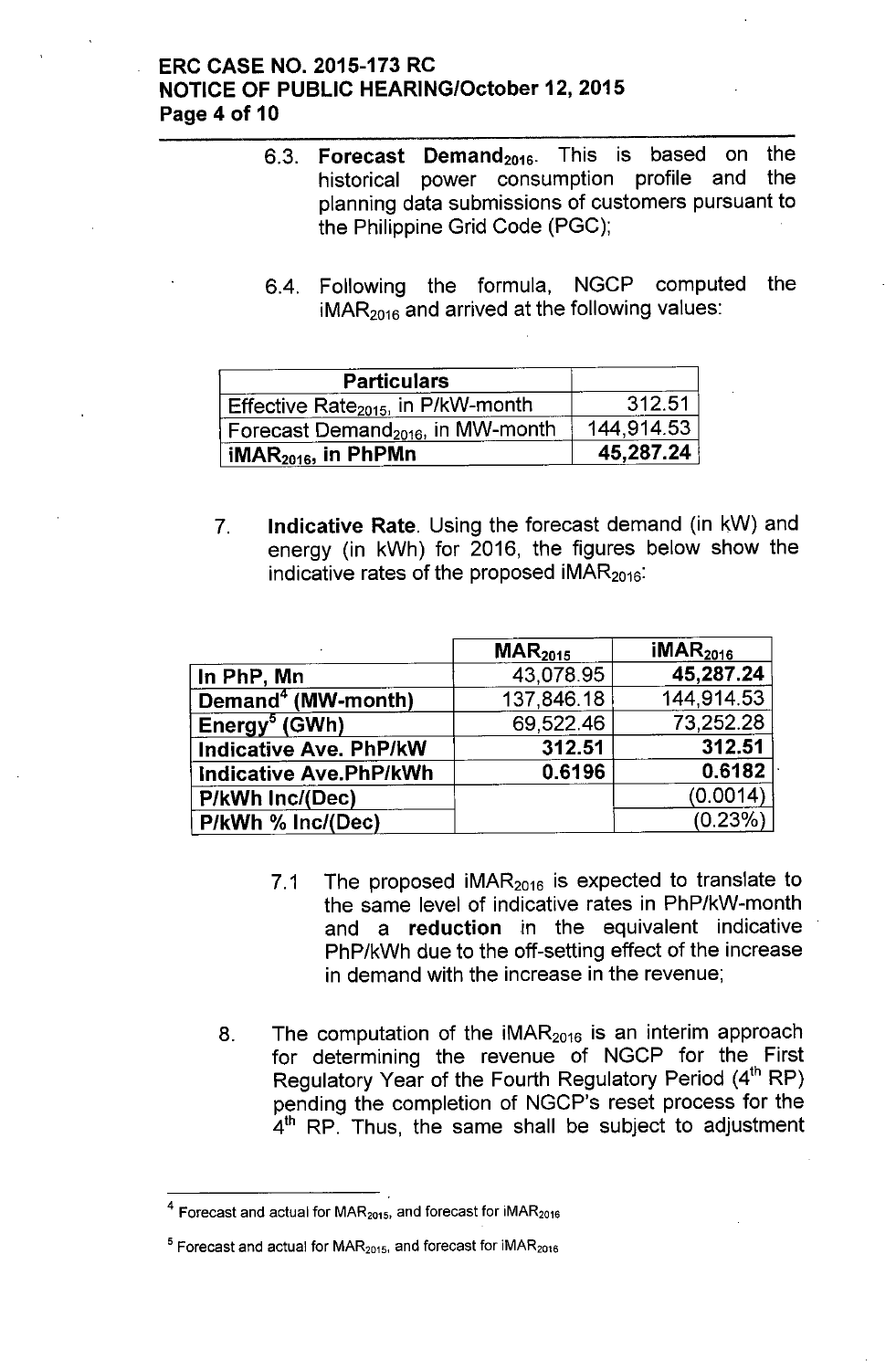## ERC CASE NO. 2015-173 RC NOTICE OF PUBLIC HEARING/October 12,2015 Page 5 of 10

once the Commission issues the 4<sup>th</sup> RP Final Determination for NGCP;

- 9. Regulated Transmission Services. NGCP shall recover the iMAR $_{2016}$  through the following charges on Regulated Transmission Services:
	- Power Delivery Service Charge (PDS)
	- Metering Service Provider (MSP) Charge
	- System Operator (SO) Charge
	- 9.1 MSP Charge and SO Charge. The MSP Charge and SO Charge, as provisionally approved by the Commission in ERC Case No. 2014-155 RC  $(MAR<sub>2015</sub>)$ , are adopted in the application:

|                      | 2016 MSP Rates, in PhP |                   |  |
|----------------------|------------------------|-------------------|--|
| Per Voltage Level    | Full                   | <b>Meter Only</b> |  |
| 500/230 kV           | 39,670                 | 7,433             |  |
| 138/115 kV           | 26,741                 | 5,010             |  |
| 69 kV                | 17,372                 | 3,255             |  |
| 34.5/23 kV           | 10,032                 | 1,880             |  |
| 13.8 kV and below    | 5.241                  | 982               |  |
| <b>Common Charge</b> | 3,618                  |                   |  |

Note: Based on 3<sup>rd</sup> RP SKM unit cost according to voltage levels

|                | 2016 SO Rates   |
|----------------|-----------------|
| <b>FIRM</b>    | <b>NON-FIRM</b> |
| $(PhP/kW-mo.)$ | (P/kW/day)      |
| 15.82          | 0.5201          |

Note: Non-firm rate is computed as Firm rate x (12months/365 days)

10. **iNPI**<sub>2015</sub>. NGCP seeks the approval of the basis of the computation of the  $\text{INPI}_{2015}$  as follows:

*Basis* of  $iNPI_{2015} = Average$  [3rd *RP Unsmoothed MAR less 2nd RP Adjustments*]

10.1 3<sup>rd</sup> RP Unsmoothed MAR. NGCP used the Unsmoothed MAR for years 2011 to 2015 duly approved by the Commission in NGCP's Final Determination for the 3<sup>rd</sup> RP: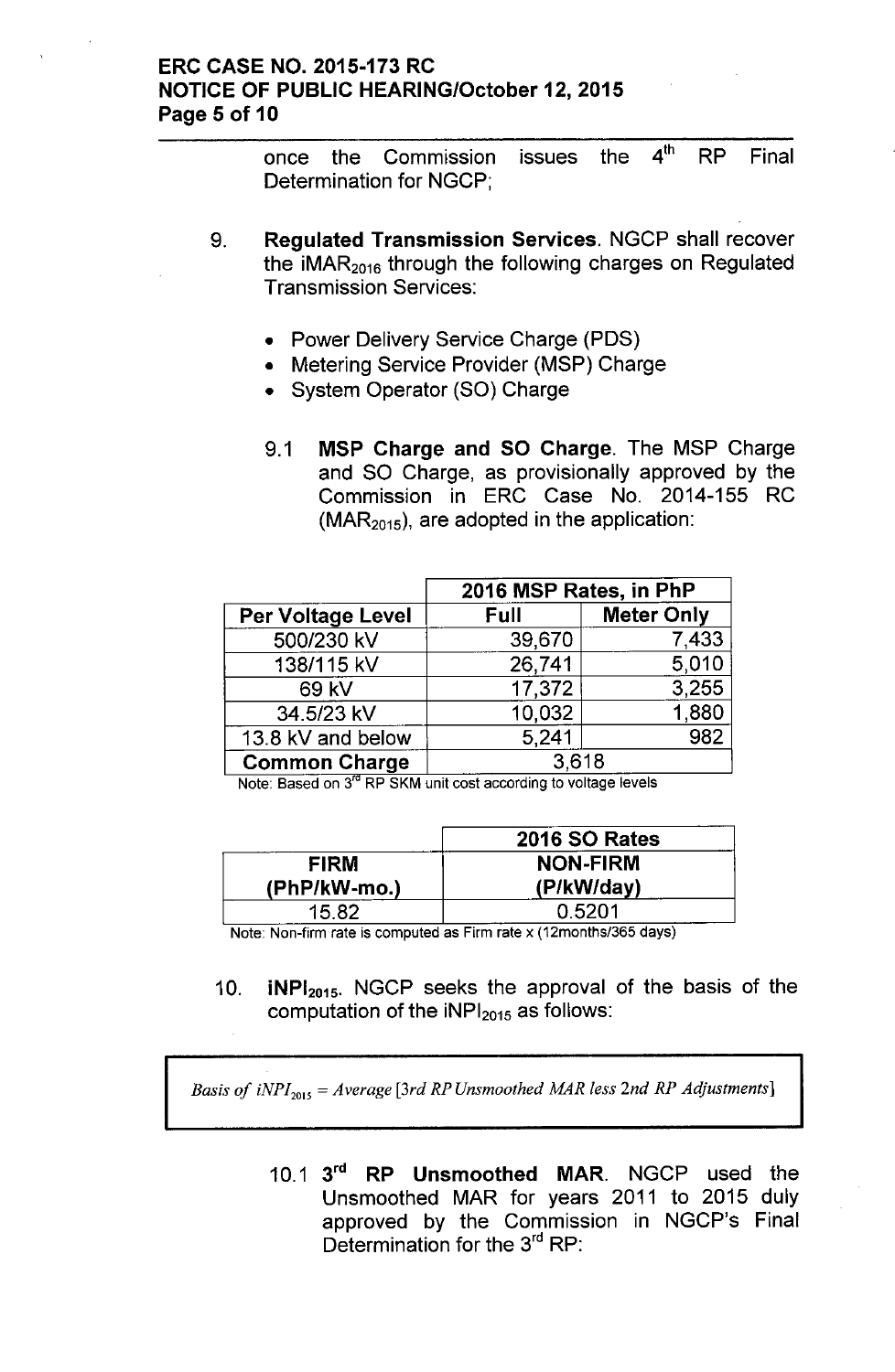# ERC CASE NO. 2015-173 RC NOTICE OF PUBLIC HEARING/October 12,2015 Page 6 of 10

|                                                                                                                | 2011 | 2012 | 2013 | 2014 | 2015 |
|----------------------------------------------------------------------------------------------------------------|------|------|------|------|------|
| $3^{\mathsf{rd}}$ RP<br>Unsmoothed   44,647.91   44,052.94   45,869.45   46,954.66   46,673.13  <br><b>MAR</b> |      |      |      |      |      |

10.2 **2nd RP Adjustments**. This refers to the 2<sup>nd</sup> RP under-recoveries and NEA which were considered as adjustments to the Unsmoothed MAR during the  $3<sup>rd</sup>$  RP:

|                                   | 2011     | 2012     | 2013                                                           | 2014     | 2015     |
|-----------------------------------|----------|----------|----------------------------------------------------------------|----------|----------|
| Under                             | 4,175.06 | 2,403.43 | 2,502.53                                                       | 2,561.74 | 2,546.38 |
| <b>NEA</b>                        |          |          | $(292.02)$ $(1,526.41)$ $(1,489.17)$ $(1,699.20)$ $(1,628.57)$ |          |          |
| 2 <sup>nd</sup> RP<br>Adjustments | 3,883.04 | 877.02   | 1,013.36                                                       | 862.54   | 917.81   |

10.3 Basis of  $iNPI<sub>2015</sub>$ . Using the basis of  $iNPI<sub>2015</sub>$ formula, NGCP arrived at PhP44, 128.86 Mn:

|                                    | 2011      | 2012      | 2013      | 2014      | 2015      | Average   |
|------------------------------------|-----------|-----------|-----------|-----------|-----------|-----------|
| 3rd RP<br>Unsmoothed<br><b>MAR</b> | 44,647.91 | 44,052.94 | 45,869.45 | 46 954.66 | 46,673.13 | 45,639.62 |
| 2nd RP<br><b>Adjustments</b>       | 3,883.04  | 877.02    | 1,013.36  | 862.54    | 917.81    | 1,510.75  |
| <b>Total</b>                       | 40,764.87 | 43,175.92 | 44,856.09 | 46,092.12 | 45.755.32 | 44,128.86 |

10.4 With reference to the values provided below, NGCP proposes the  $iNPI<sub>2015</sub>$  of PhP1,029.76 Mn to be billed in CY 2016:

|             | Luzon   |                                          | Visayas |                                          | <b>Mindanao</b> |                                          |
|-------------|---------|------------------------------------------|---------|------------------------------------------|-----------------|------------------------------------------|
|             | Rating* | Bonus/<br><b>Penalty</b><br><b>PhPMn</b> | Rating* | Bonus/<br><b>Penalty</b><br><b>PhPMn</b> | Rating*         | Bonus/<br><b>Penalty</b><br><b>PhPMn</b> |
| <b>SISI</b> | 5.3710  | 93.02                                    | 17.4120 | 108.37                                   | 2.9380          | 115.84                                   |
| <b>FOT</b>  | 1.1440  | 79.43                                    | 0.2297  | 79.43                                    | 0.6600          | 105.91                                   |
| <b>SA</b>   | 99.4125 | 0.00                                     | 99.8296 | 43.69                                    | 99.732          | 17.91                                    |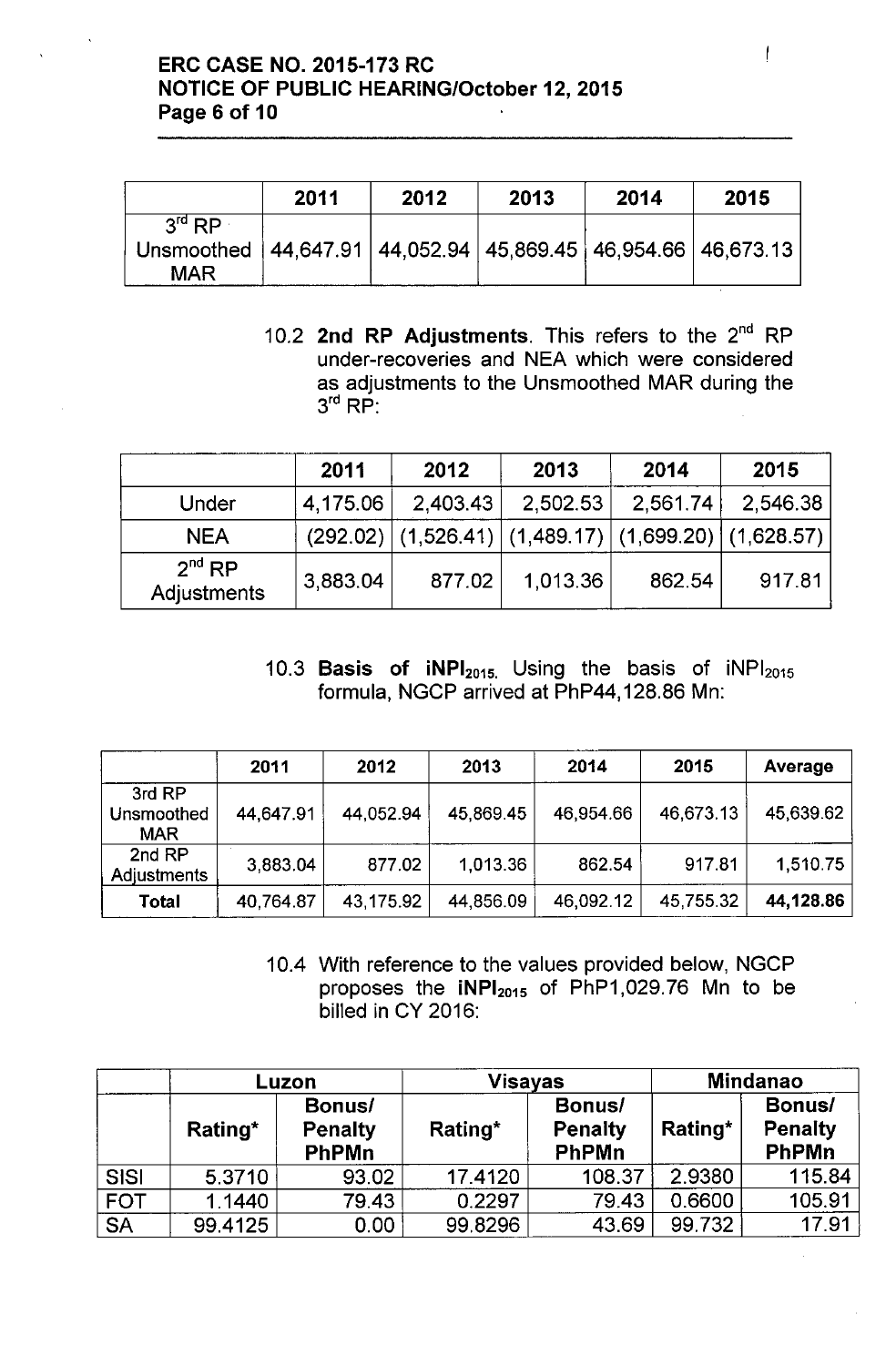# ERC CASE NO. 2015-173 RC NOTICE OF PUBLIC HEARING/October 12,2015 Page 7 of 10

|             | Luzon   |                                   | <b>Visayas</b> |                                   | <b>Mindanao</b> |                                          |
|-------------|---------|-----------------------------------|----------------|-----------------------------------|-----------------|------------------------------------------|
|             | Rating* | Bonus/<br><b>Penalty</b><br>PhPMn | Rating*        | Bonus/<br><b>Penalty</b><br>PhPMn | Rating*         | Bonus/<br><b>Penalty</b><br><b>PhPMn</b> |
|             |         |                                   |                |                                   | 8               |                                          |
| <b>FLC</b>  | 100.000 | 19.86                             | 99.8603        | 0.00                              | 99.993          | 15.48                                    |
| <b>VLC</b>  | 99.9557 | 39.72                             | 99.9690        | 0.00                              | 99.995<br>0     | 46.34                                    |
| ConA        | 99.5830 | 132.39                            |                |                                   |                 |                                          |
| <b>ASAI</b> |         |                                   |                |                                   |                 |                                          |
| <b>CSI</b>  | 80.0000 | 45.01                             | 80.0000        | 43.69                             | 80.000<br>0     | 43.69                                    |
| Total       |         | 409.42                            |                | 275.18                            |                 | 345.16                                   |

*Note:' performance* of *the Grid covering the periods September 2014 to August 2015*

A copy of the *2015 NGCP's Proposed 2015 Net Performance Incentive* is attached to the application as Annex "A":

- 11. Management Approval. The filing of the Application has been approved by NGCP's management in its meeting held on September 17,2015;
- 12. The proposed  $IMAR<sub>2016</sub>$  and  $INPI<sub>2015</sub>$  were designed and developed to determine fair and reasonable interim transmission rates that will serve the public interest and convenience, and signal the efficient utilization of transmission facilities that will ultimately redound to the best interest and benefit of the public;

# Allegations in Support of the Application for Provisional Authority

- 13. NGCP restates the foregoing allegations insofar as they may be applicable;
- 14. NGCP moves for the immediate issuance of a provisional authority pursuant to Rule 14 of the ERC Rules of Practice and Procedure to allow NGCP to timely implement the proposed  $IMAR<sub>2016</sub>$  and  $INPI<sub>2015</sub>$ . The immediate implementation is necessary to reduce, if not eliminate, the risk of under-recovery which is substantial to NGCP. In support of these allegations, NGCP submits

..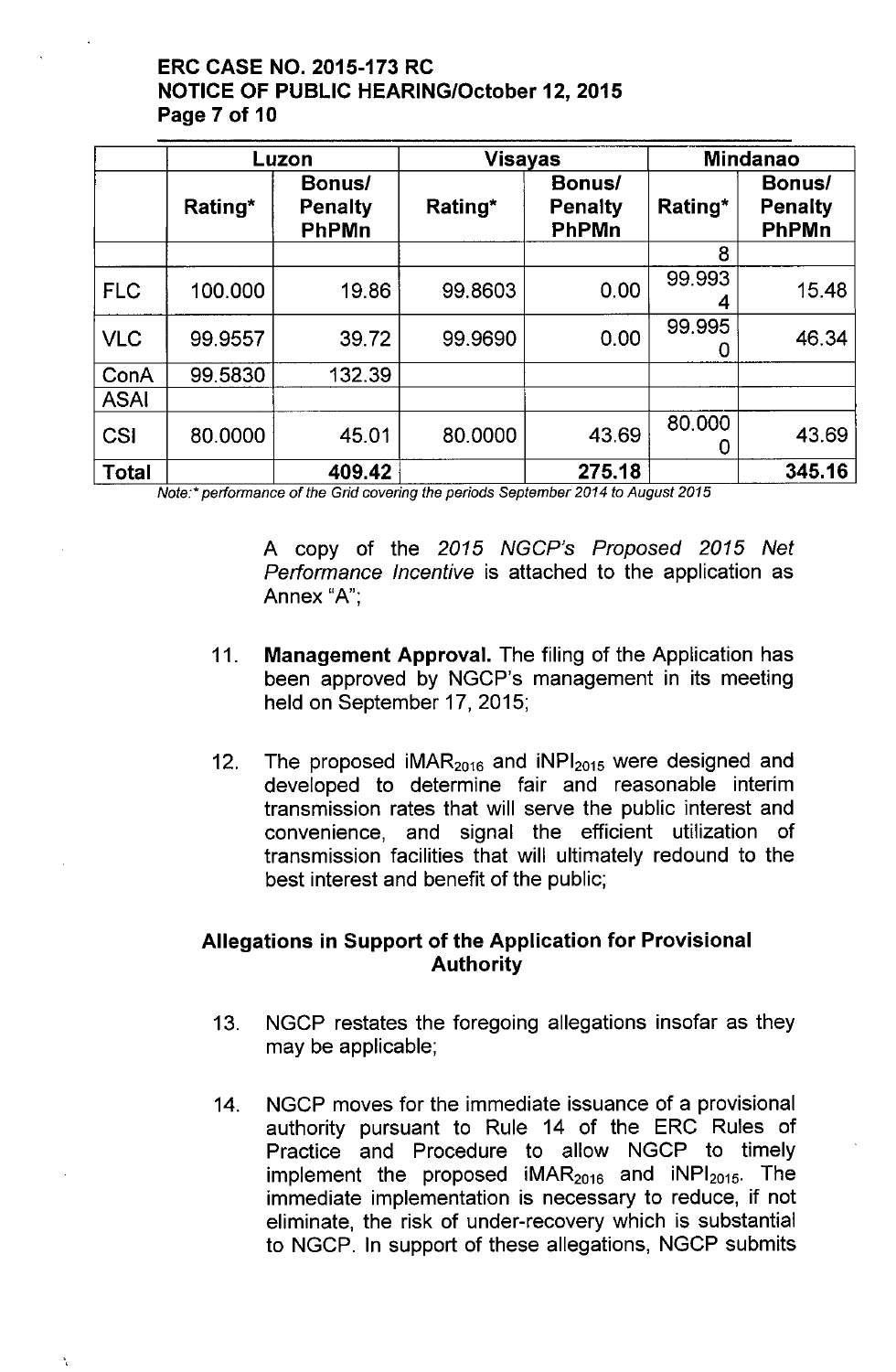## ERC CASE NO. 2015-173 RC NOTICE OF PUBLIC HEARING/October 12, 2015 Page 8 of 10

a copy of the *Judicial Affidavit* of Ms. *Ma. Cynthia* Y. *Manrique,* attached to the application as Annex "8";

#### PRAYER

- 15. NGCP prays for the Commission to:
	- a. Immediately issue an Order provisionally approving the collection of the  $IMAR<sub>2016</sub>$  in the amount of PhP45,287.24 Mn and the  $NPI_{2015}$  of PhP1,029.76 Mn, and the SO and MSP Charges beginning the billing period of December 26, 2015 - January 25, 2016; and
	- b. Approve, after notice and hearing, the authority to collect the  $iMAR<sub>2016</sub>$  in the amount of PhP45,287.24 Mn, the  $iNPl<sub>2015</sub>$  of PhP1,029.76 Mn and the SO and MSP Charges.

The Commission has set the said application for jurisdictional hearing, pre-trial conference, expository presentation and evidentiary hearing on the following dates and venues:

| <b>DATE</b>                               | <b>TIME</b>                                       | <b>VENUE</b>                                                                                                                             | <b>PARTICULARS</b>                                                                      |
|-------------------------------------------|---------------------------------------------------|------------------------------------------------------------------------------------------------------------------------------------------|-----------------------------------------------------------------------------------------|
| <b>November</b><br>26, 2015<br>(Thursday) | Nine o'<br>clock in the<br>morning<br>(9:00 A.M.) | <b>ERC Hearing Room,</b><br>15 <sup>th</sup> Floor, Pacific<br><b>Center Building,</b><br><b>San Miguel Avenue,</b><br><b>Pasig City</b> | <b>Jurisdictional</b><br><b>Hearing and</b><br><b>Expository</b><br><b>Presentation</b> |
| January 27,<br>2016<br>(Wednesday)        | Nine o'<br>clock in the<br>morning<br>(9:00 A.M.) | <b>ERC Visayas Field</b><br>Office, St. Mary's<br>Drive, Banilad,<br><b>Cebu City</b>                                                    | <b>Expository</b><br><b>Presentation</b>                                                |
| February 3,<br>2016<br>(Wednesday)        | Nine o'<br>clock in the<br>morning<br>(9:00 A.M.) | <b>ERC Mindanao</b><br>Field Office,<br><b>Mintrade Building,</b><br><b>Monteverde Avenue</b><br>corner Sales Street,<br>Davao City      | <b>Expository</b><br><b>Presentation</b>                                                |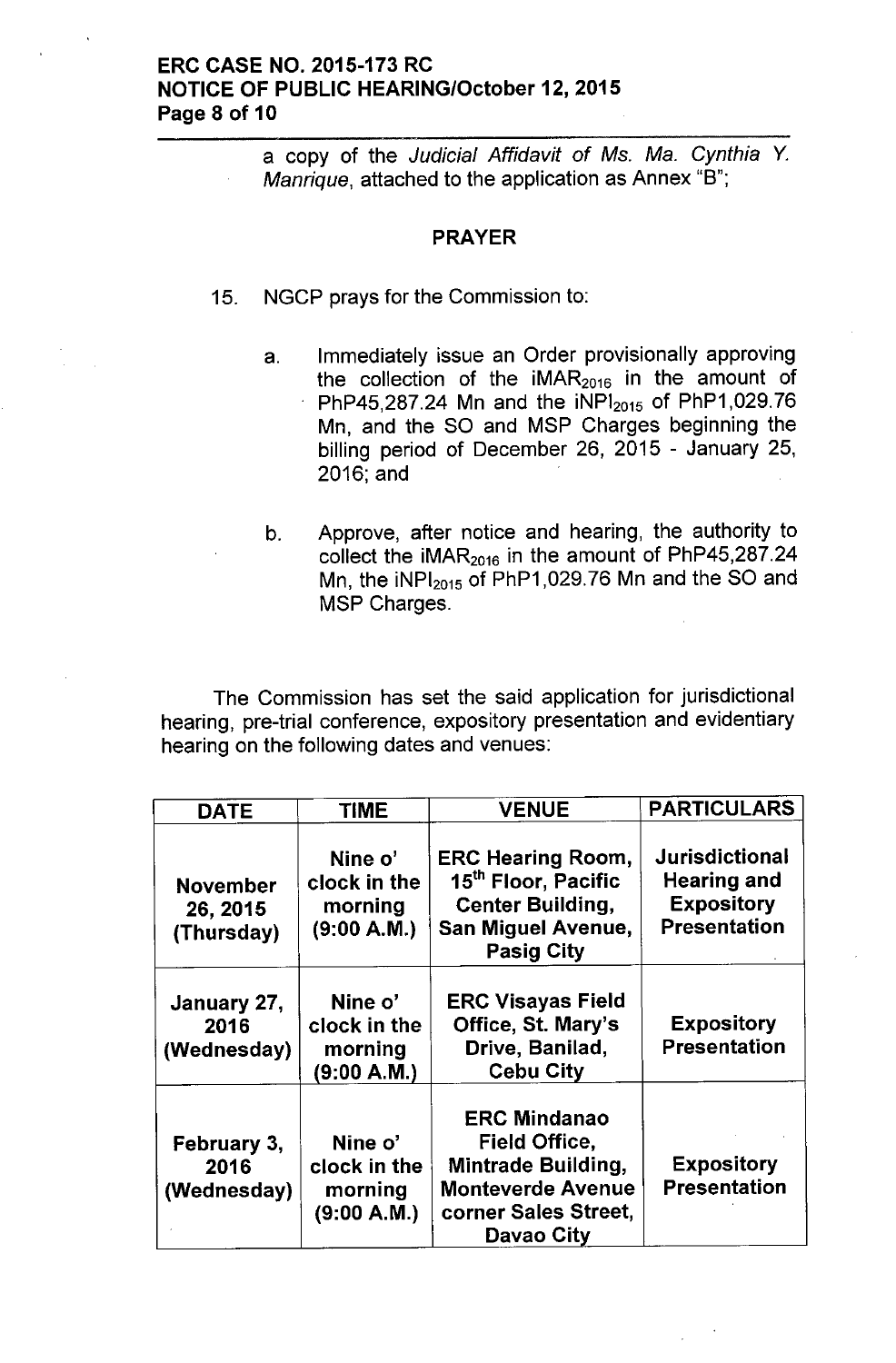## ERC CASE NO. 2015-173 RC NOTICE OF PUBLIC HEARING/October 12,2015 Page 9 of 10

| February 10,<br>2016<br>(Wednesday) | Nine o'<br>clock in the<br>morning | <b>ERC Hearing Room,</b><br>15 <sup>th</sup> Floor, Pacific<br><b>Center Building,</b> | <b>Pre-trial</b><br><b>Conference</b><br>and |
|-------------------------------------|------------------------------------|----------------------------------------------------------------------------------------|----------------------------------------------|
|                                     | (9:00 A.M.)                        | <b>San Miguel Avenue,</b>                                                              | Evidentiary                                  |
|                                     |                                    | <b>Pasig City</b>                                                                      | <b>Hearing</b>                               |

All persons who have an interest in the subject matter of the proceeding may become a party by filing, at least five (5) days prior to the initial hearing and subject to the requirements in the ERC's Rules of Practice and Procedure, a verified petition with the Commission giving the docket number and title of the proceeding and stating: (1) the petitioner's name and address; (2) the nature of petitioner's interest in the subject matter of the proceeding, and the way and manner in which such interest is affected by the issues involved in the proceeding; and (3) a statement of the relief desired.

All other persons who may want their views known to the Commission with respect to the subject matter of the proceeding may file their opposition to the application or comment thereon at any stage of the proceeding before the applicant concludes the presentation of its evidence. No particular form of opposition or comment is required, but the document, letter or writing should contain the name and address of such person and a concise statement of the opposition or comment and the grounds relied upon.

All such persons who may wish to have a copy of the application may request the applicant, prior to the date of the initial hearing, that they be furnished with a copy of the application. The applicant is hereby directed to furnish all those making a request with a copy of the application and its attachments, subject to reimbursement of reasonable photocopying costs. Likewise, any such person may examine the application and other pertinent records filed with the Commission during the usual office hours.